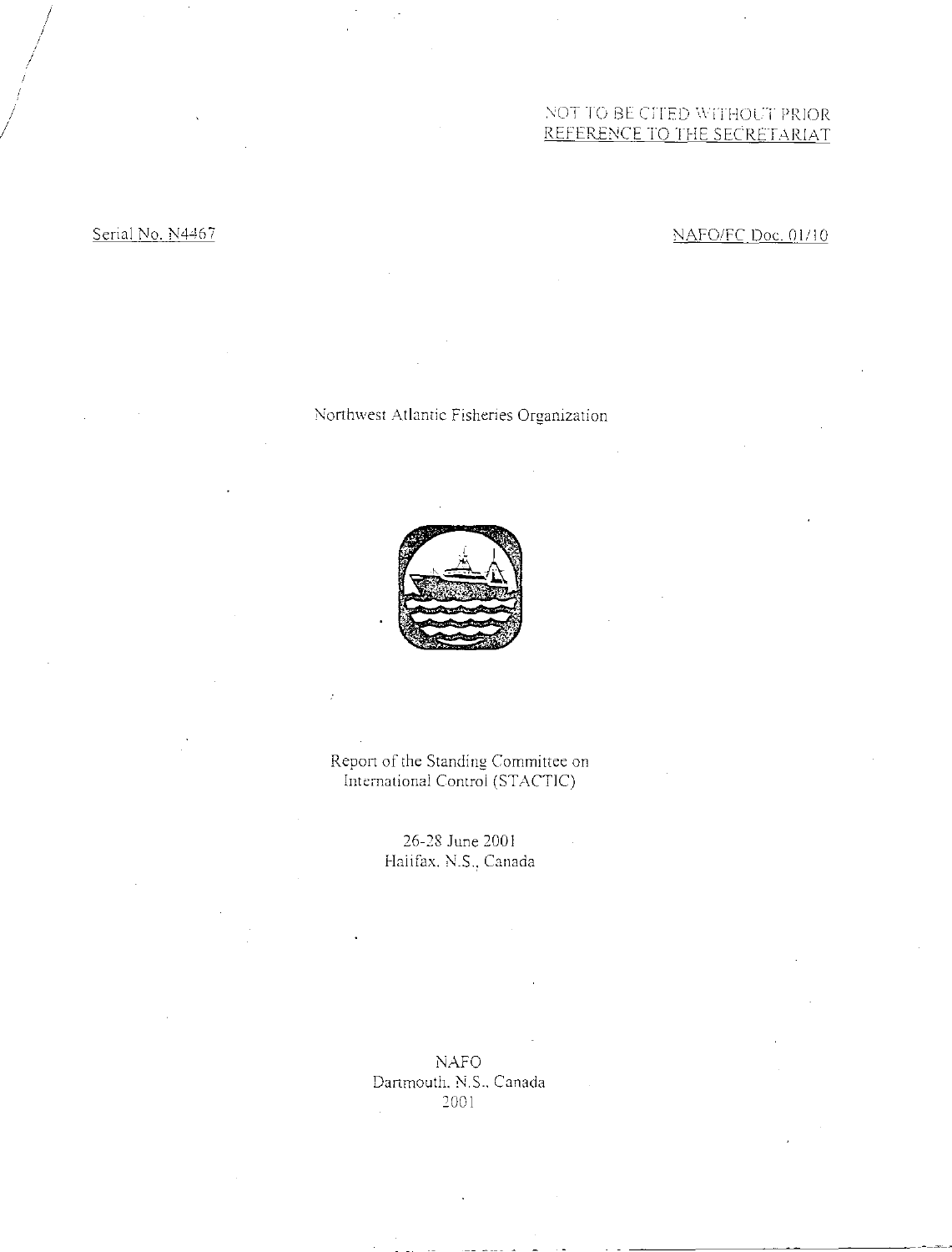# Members of the Fisheries Commission:

Canada Cuba Denmark (in respect of the Faroe Islands and Greenland) Estonia European Union France (in respect of St. Pierre et Miquelon) Iceland Japan Republic of Korea Latvia - Lithuania Norway Poland Russian Federation Ukraine United States of America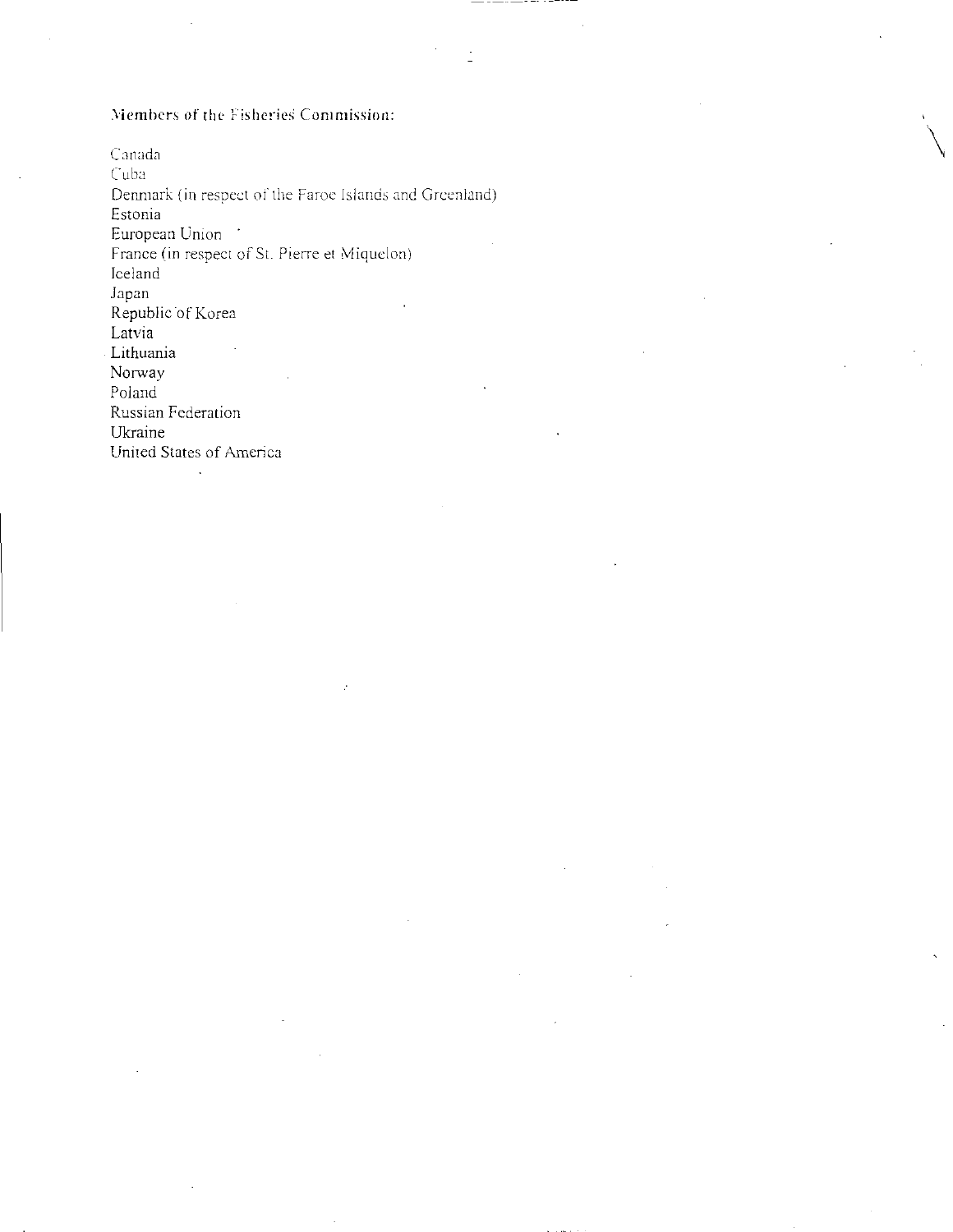# Report of the Standing Committee on on International Control (STACTIC) 26-28 June 2001 Halifax. N.S., Canada

|                |                                                                      | 4  |
|----------------|----------------------------------------------------------------------|----|
| 1.             |                                                                      | 4  |
| 2.             |                                                                      | 4  |
| 3.             |                                                                      | 4  |
| 4.             | Report by NAFO Consultant on the NAFO Secretariat                    |    |
|                |                                                                      | 4  |
| 5.             | Consideration of possible measures for protection of juvenile fish   | 4  |
| 6.             | Restriction and regulation of by-catch in Greenland halibut fishery  | 6  |
| 7 <sub>1</sub> | Confidential treatment of the electronic reports and messages        |    |
|                |                                                                      |    |
| 8.             | Program for observers and satellite tracking for shrimp in           |    |
|                |                                                                      |    |
| 9.             |                                                                      | 8  |
|                | 10. Other matters                                                    |    |
|                | a) The use of observer information for scientific purposes           | 8  |
|                | b)                                                                   | 8  |
|                | Report of the STACTIC Working Group to overhaul the<br>$\mathcal{C}$ |    |
|                |                                                                      | 9  |
|                |                                                                      | 9  |
|                |                                                                      | 10 |
|                |                                                                      | 14 |

ŀ.

 $\ddot{\phantom{0}}$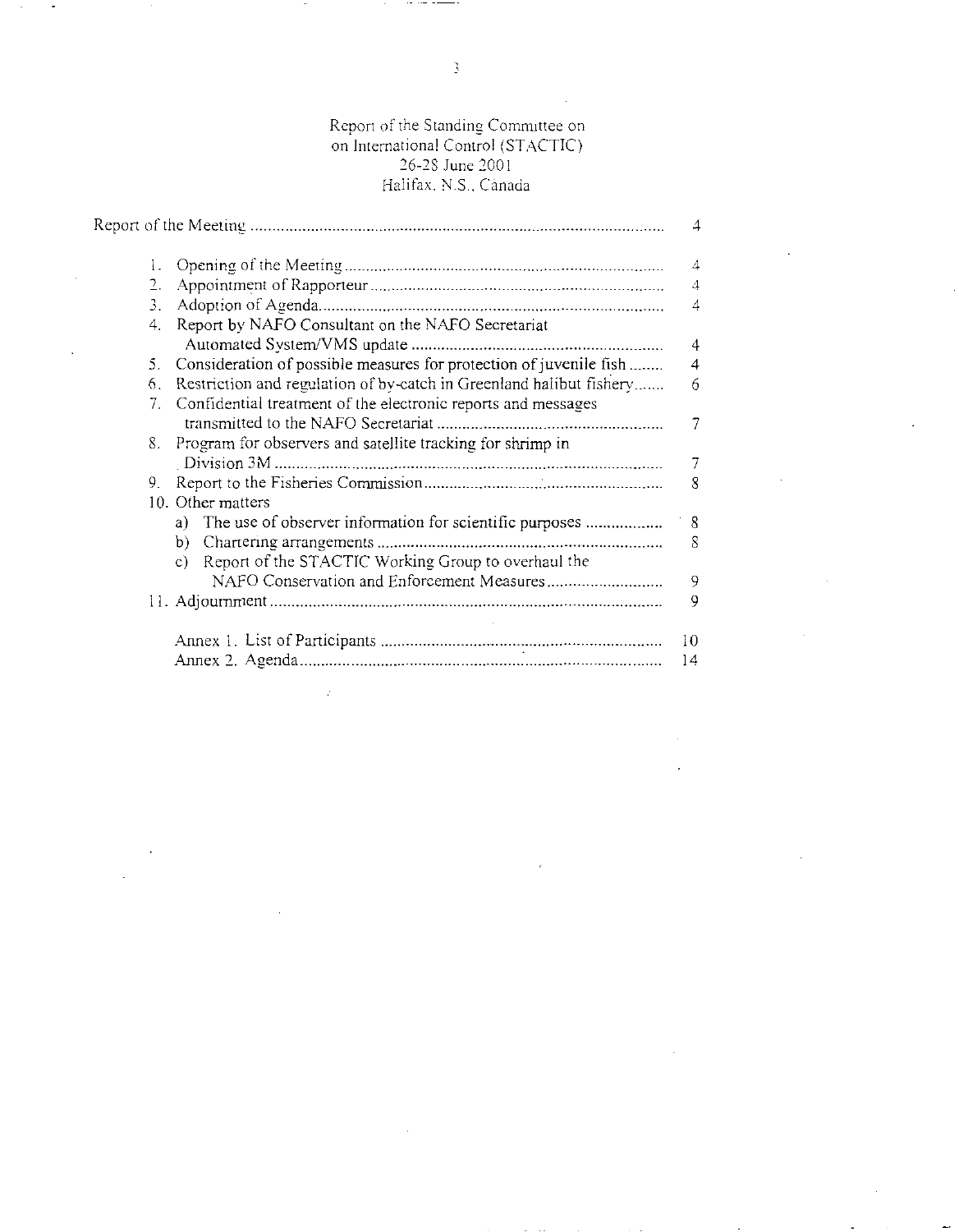# <sup>4</sup><br>ding Committee on<br>ntrol (STACTIC)<br>.S., Canada Report of the Standing Committee on International Control (STACTIC)

# Halifax, N.S., Canada 26-28 June 2001

#### 1. Opening of the Meeting

The Chairman, Mr. David Bevan (Canada), opened the meeting at 10.10 on 26 June 2001. Representatives from the following Contracting Parties were present: Canada, Denmark (in respect of the Faroe Islands and Greenland), Estonia, the European Union, Iceland, Japan, Norway, Russian Federation and the United States. A list of participants is given at Annex 1.

# 2. Appointment of Rapporteur

Mr. Wayne Evans (Canada) was appointed rapporteur.

 $\hat{\mathcal{L}}$ 

#### 3. Adoption of the Agenda

Following the addition to the agenda of three sub-items under "Other matters" by the representative of the European Union and one agenda item by the Secretariat re Automated System/VMS update (Mr. Engesaeter-Consultant), it was agreed to adopt the agenda as amended (Annex 2).

### 4. Report by NAFO Consultant on the NAFO Secretariat Automated System/VMS update

Mr. Engesaeter gave a brief update on the steps being taken by the selected Provider, Trackwell of Iceland, and the Secretariat to implement, as per Fisheries Commissions instructions, a VMS data system by July 1, 2001. The contract with the provider was signed June 22, 2001 and after a delay of one week due to the new version of Unix and shipping difficulties, installation will go ahead during the first week of July, 2001. No further delays are anticipated. The Chairman thanked Mr. Engesaeter for his work to *date* on this *project.* 

# 5. Consideration of possible measures for protection of juvenile fish

The representative from Canada indicated that Canada would be presenting four proposals for possible measures to improve protection of juvenile fish.

In introducing the first proposal regarding depth restrictions relating to the Greenland halibut fishery, the representative from Canada called upon Dr. David Kulka, Canada, to give a presentation on the relationship between water depth and the size of Greenland halibut. This presentation, which had also been given at the June. 2001 meeting of the Scientific Council, demonstrated that there is a higher relative abundance of juvenile Greenland halibut in shallower water, i.e. less than 700 meters.

The representative of Canada proceeded to review the recommendations made by the Scientific Council in 1999 and 2000 regarding the need for STACTIC to examine proposals for the protection of juvenile fish. The first Canadian proposal (STACTIC W.P. 0l/1) is to implement a depth restriction prohibiting the fishing of Greenland halibut at depths less than 700m. The analysis presented by the Canadian representative indicated that such a restriction would be effective in minimizing the capture of juvenile fish but would not place undue hardship on the viability of the Greenland halibut fishery. Canada provided 47 coordinates to delineate the 700m depth contour in 3LMNO.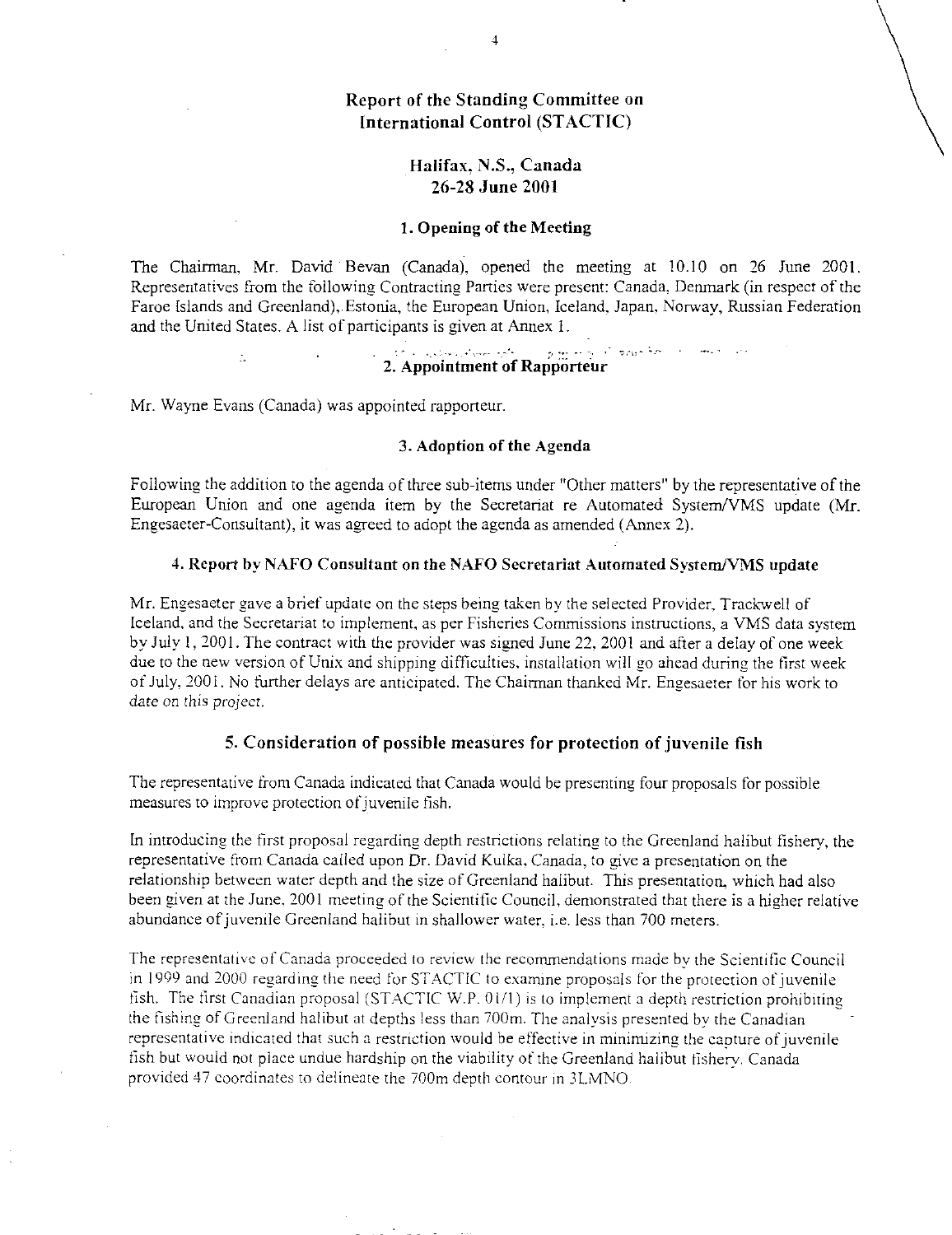The representative of the European Union indicated that it was necessary to determine whether. and to what extent. problems concerning both outtake of juvenile fish as well as bycatches of moratoria species existed. He also pointed out that the Scientific Council has not yet replied to a request for advice on the distribution of fishable biomass of Greenland halibut in different depth strata. He considered this advice to be necessary for the determination of further action. He also queried whether the proposed coordinates were meant to be a sanctuary, how mixed fisheries, in waters depths above 700m would be dealt with and how a possible depth restriction could be adequately controlled. The representative from Japan noted that there is insufficient scientific advice to support the proposed depth restrictions. He added that measures aimed at the protection of fish must be balanced by practical considerations relating to the viability of commercial fisheries.

The representative of the United States expressed general support for the Canadian proposal but noted that further discussions with the rest of the U.S. delegation to review the coordinates would be required prior to the September meeting.

The Chairman concluded the discussion by suggestion that this issue is scheduled to be discussed by the Scientific Council and that they will review the distribution of Greenland halibut in different depth strata early in the week of the annual meeting so that their advice will be available to STACTIC during its meeting. It was agreed that the depth restriction proposal would be revisited by STACTIC at the next annual meeting in September 2001.

The second Canadian proposal (STACTIC W.P. 01/5) dealt with a possible enhancement of the closed . area for the 3M shrimp fishery. Canada's initial proposal had been to expand the current 3M shrimp closure from the 300m depth contour to the 450m depth contour and to extend the closure from the current June 1 to September 30 to a year round closure. Recognizing that this would require a major alteration to current fishing activity, however, Canada amended its proposal to one that would retain the coordinates of the current closed area while extending the time period of the closure to the entire year.

The Norwegian representative indicated that he was encouraged by the amended Canadian proposal, as it would have less severe implications than the original proposal. He indicated, however, that while Norway may be able to agree to a longer closed period, they are not prepared to support a year-round closure at this time. He also enquired the possible meaning of "juvenile shrimp", and suggested that it could be appropriate to introduce a minimum size for shrimp. The representative from Denmark agreed with the Norwegian position on this issue. He also suggested that the possible use of a second sorting grid should be examined as an option to reduce the capture of juvenile shrimp.

The Chairman agreed that further debate is required regarding both fishing gear selectivity in the shrimp fishery and the length of the closure period for the closed area. He asked that Contracting Parties review these issues, including consultations with the fishing industry, and be prepared to further discuss this issue at the September, 2001 STACTIC meeting.

The third Canadian proposal dealt with the possible creation of a closed area on the Southeast Shoal area of the Grand Bank in Division 3N. This area has been identified by the Scientific Council as a nursery area for 3NO cod, 3LNO American plaice, 3LNO yellowtail flounder and 3NO witch flounder. The Canadian representative indicated that there is increasing evidence that some vessels are conducting directed fisheries for moratoria species in the proposed nursery area.

The European Union questioned whether the closure proposed by Canada would apply to all fisheries. Canada confirmed that that would be the case.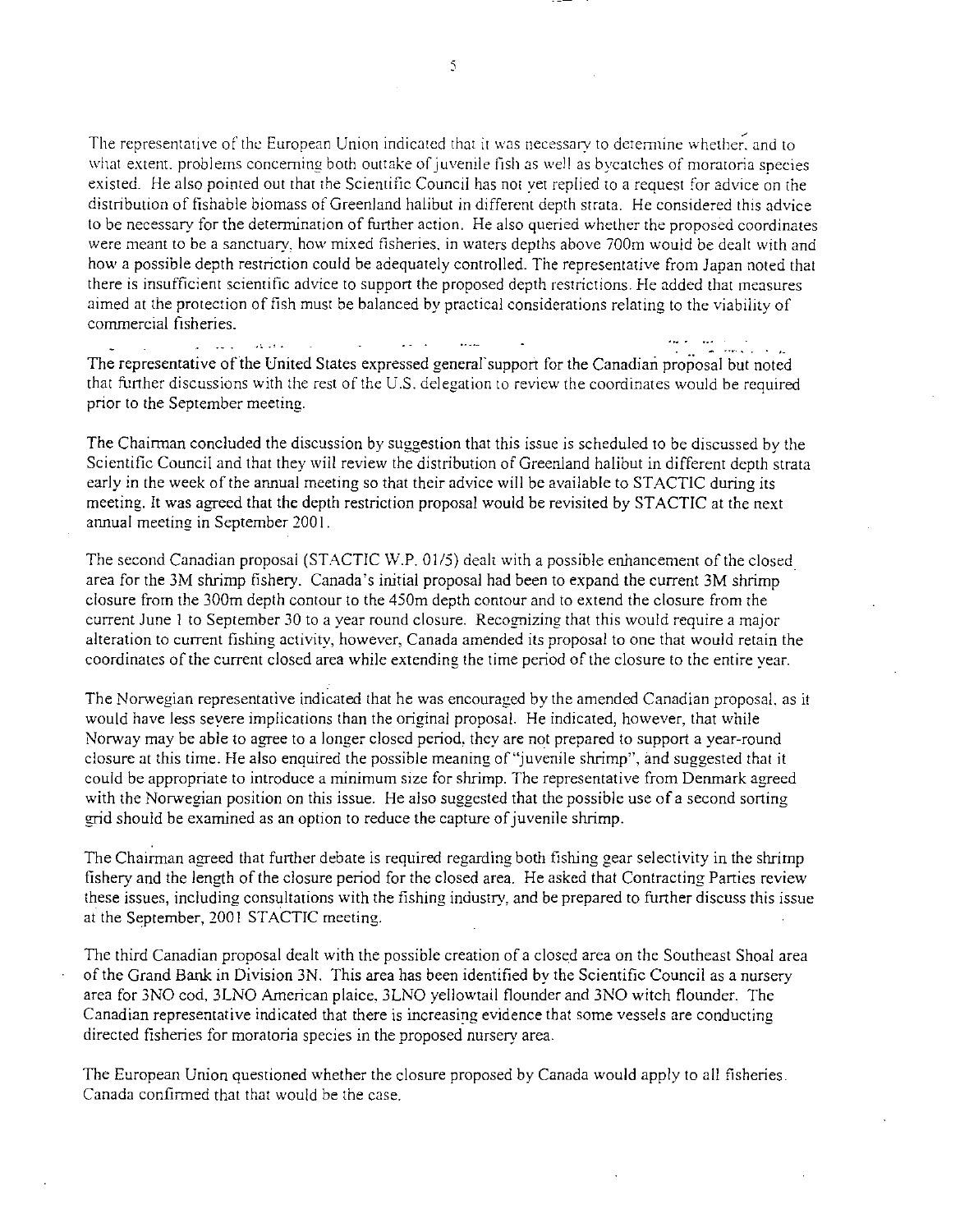The representative of the United States supported the proposal in principle but suggested further study by the Scientific Council might be warranted.

The representatives of the European Union and Japan noted that the Scientific Council had not made a recommendation with respect to an area closure. The representative from Canada acknowledged this but stated that the Scientific Council had only been asked to provide advise regarding the distribution of juvenile fish and had not been asked to comment on the appropriateness of an area closure.

The representative from the European Union stated that there are still many uncertainties regarding the Canadian proposal and that this matter should not be treated as an isolated matter. He also stated that the direction from the Fisheries Commission to STACTIC was to review options for the protection of juvenile Greenland halibut, not other species. The representative of Canada disagreed with this interpretation and quoted from the Fisheries Commission report from the  $21<sup>st</sup>$  annual meeting which stated that "STACTIC shall review, all management options by which catches of juvenile fish can be reduced..."

The Chairman suggested that the Fisheries Commission could be asked to consider the nature of the debate at STACTIC in September and, at their discretion, take a decision or provide further direction to STACTIC on this issue.

The fourth Canadian proposal related to the minimum mesh size for groundfish fisheries. The Canadian representative indicated that Canada, as the coastal state, increased its minimum otter trawl mesh size to 145mm in the mid 1990s. The Canadian proposal was that the minimum mesh size for groundfish trawls in the NAFO Regulatory Area be increased from 130mm to 145mm when fishing at depths less than 700 meters to allow for increased escapement of juvenile Greenland halibut and cod. After discussions Canada later agreed to withdraw this proposal from consideration at this meeting.

# 6. Restriction and regulation of by-catch of moratoria species

The representative from Canada presented a proposal relating to the possible adoption of new measures to protect flounder species and species under moratoria in the skate fishery, where these species are taken and reported as incidental catch. He reviewed the findings of the Scientific Council regarding the need to protect juveniles and reduce bycatch. He also presented data to demonstrate that vessels using larger mesh size (270-305mm) can effectively fish for skate while avoiding incidental catches of flounder. On the other hand, vessels using 130mm mesh experience excessive incidental catches of moratoria species. He expressed the opinion that information from observer reports could be seen as evidence that some vessels using 130mm mesh in the skate fishery are actually directing for moratoria species. He also noted that catches of moratoria species far exceed the 5% limit both on a daily basis and an overall trip basis.

The Canadian proposal calls for the establishment of a minimum mesh size for skate of 305mm for the cod-end and 254mm for all other pans of the trawl.

The representative from the European Union stated that more analysis is required to determine whether or not there is a real problem with excessive by-catches of moratoria species at this time. He noted that new measures were put into place in 2000 to deal with the incidental catch issue. These measures require vessels to move to a new fishing area when incidental catches exceed the specified limits. He stated that the effectiveness of these measures should be reviewed before serious consideration can be given to the adoption of new measures to deal with the same issue. The representative of Japan agreed on this point.

The representative from Denmark (in respect of the Faroe Islands and Greenland) questioned why the Canadian proposal specifies two mesh sizes, one for the cod-end and another for the rest of the trawl. The

6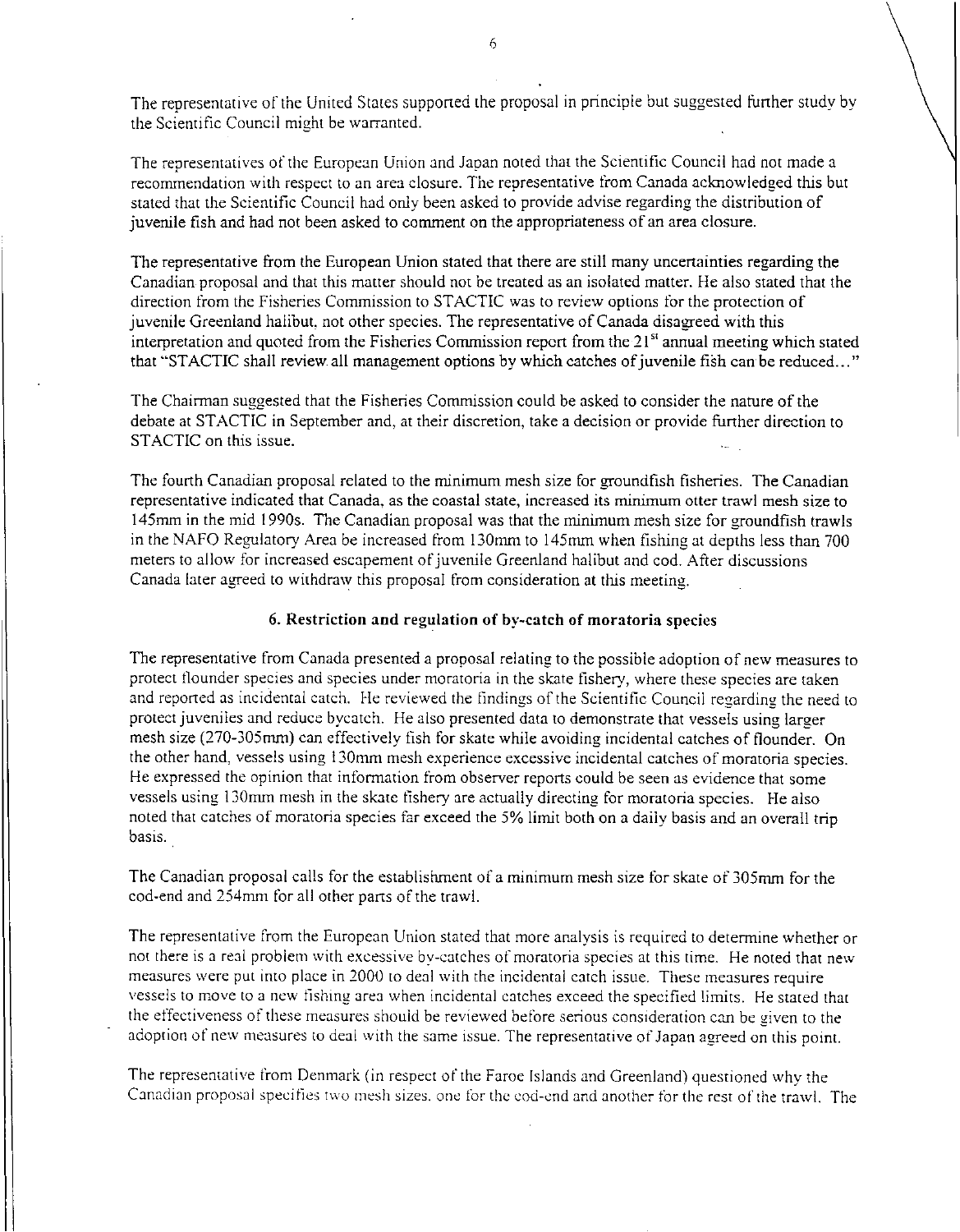Canadian representative responded that requiring 305mm in the entire trawl would significantly affect the catch of skate due to escapement in the wings of the trawl and that the proposed mesh sizes have proven effective in reducing by-catch without reducing skate catch.

The representative of the European Union stated that while the objective of the Canadian proposal is laudable, the rationale behind the particular mesh sizes (305mm and 254mm) proposed is not clear. The representative from Canada responded by stating that the proposed mesh sizes were selected on the basis of test conducted by Canadian vessels in the mid 1990's. He undertook to provide copies of the test reports to the NAFO Secretariat for distribution to the Contracting Parties.

The representative of the United States expressed support in principle for the Canadian proposal.but stated that they would like to review the reports on tests conducted by Canada before making a final independent. j udgement.-2 .,.\_ \_,:: .....

The representative of Russia questioned whether the Canadian proposal would apply only to trawl fisheries. The Canadian representative stated that while only trawl fisheries are currently being conducted in the NRA, in Canadian waters the proposed mesh sizes apply to both trawl and gillnet fisheries.

The Chairman suggested that since there was no consensus reached regarding the Canadian proposal, and as the Canadian information will be provided after this Meeting, this issue could be revisited at the next annual meeting of STACTIC in September. This was agreed to.

# 7. Confidential treatment of the electronic reports and messages transmitted to the NAFO Secretariat

The representative of Denmark (in respect of the Faroe Islands and Greenland) introduced STACTIC Working Paper 00/19 regarding the confidentiality and security of electronic hail reports and messages.

The representatives of the European Union, Norway, Iceland, and Russia stressed the importance of confidentiality and indicated support for the Denmark proposal. The representative of Norway however noted that the current draft of the working paper would not allow Contracting Panics that do not have an inspection presence in the NRA to have access to port inspection reports.

The representative from Canada questioned whether fishing vessel position information would be provided to Contracting Parties conducting surveillance prior to the actual arrival of the surveillance platform in the NRA. He emphasised that access to this information is essential for effective planning of patrol activities. Other Contracting Parties indicated that the Canadian concerns can be accommodated under a model similar to the one currently employed in NEAFC.

The Canadian representative indicated that he will reserve judgement on the Denmark proposal pending a visit of Canadian representatives to the NEAFC headquarters for a review of the NEAFC system (to be completed prior to the September 2001 NAFO meeting).

The representative of Denmark agreed to review STACTIC Working Paper 00/19 based on the comments received at this meeting and to submit a revised proposal at the September meeting.

# 8. Program for Observers and Satellite Tracking for shrimp in Division 3M

The representative of Iceland introduced STACTIC Working Paper 01/8 (Ideas for an alternative observer program regarding shrimp fisheries in Division 3M). He reviewed Iceland's reasons for objecting to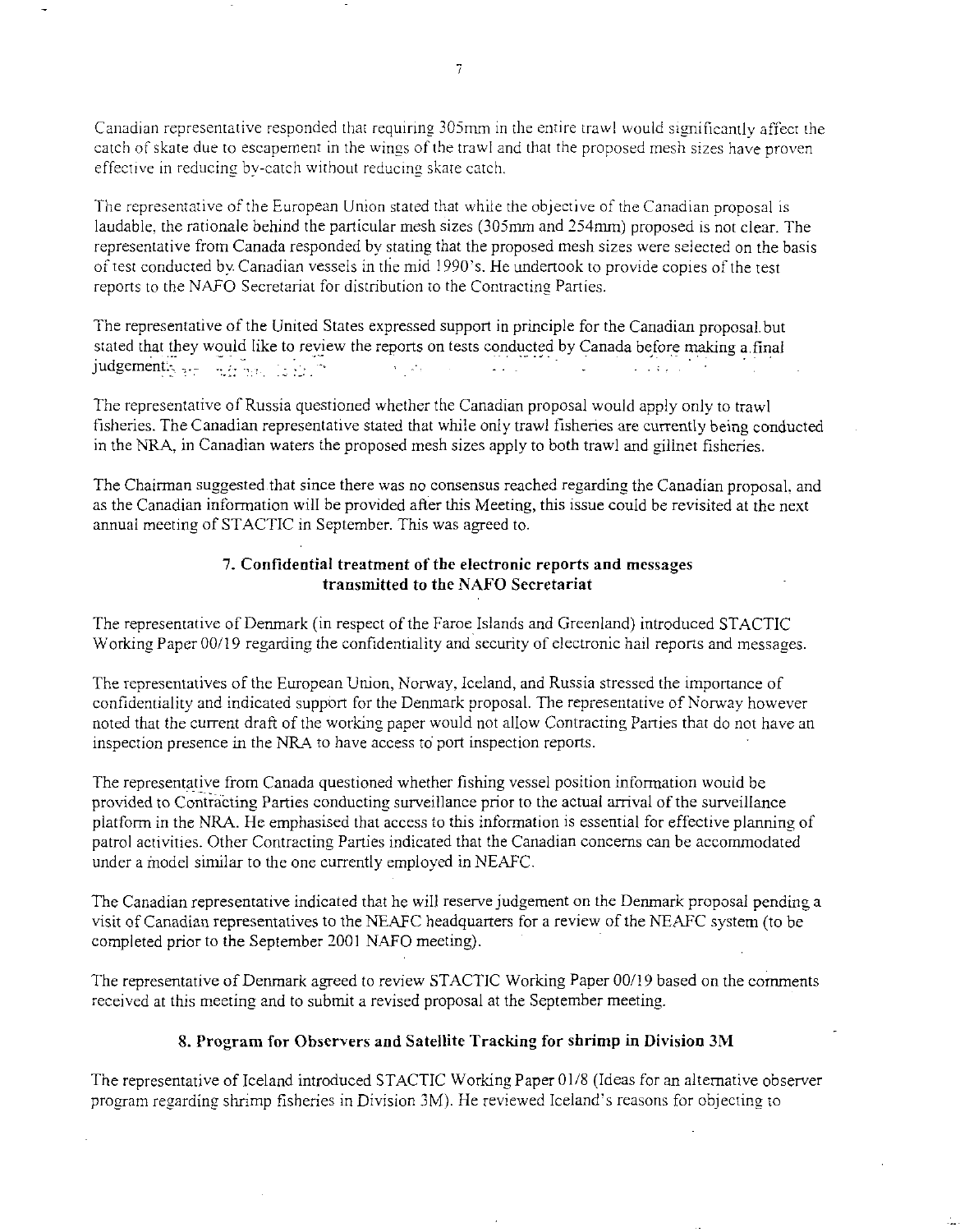100% observer coverage and invited other Contracting Parties to comment on the alternative observer program proposed in the Icelandic working paper

The representative of Norway concurred with Iceland's view that 100% observer coverage was not necessary in the 3M shrimp *fishery.* 

The representative of the European Union stated that observers and VMS are to be reviewed over the coming year with possible changes to be implemented by 2003. He emphasized the need for a systematic review and cautioned against isolated exceptions for different fisheries.

The representative from *Denmark* noted that there have been difficulties in ensuring that bycatch is recorded correctly in the shrimp fishery and there have also been problems with highgrading. These issues are best dealt with by observers. The representative from Iceland responded by noting that bycatch information from Icelandic observers has been provided to the Scientific Council and that this data<sup>riques</sup> indicates very low bycatches in the shrimp fishery.

The representative *of Canada* stated that Canada is willing to examine any proposals that might lead to improved compliance. He noted however that a number of issues are not addressed by the Icelandic proposal, e.g. analysis of the 20% coverage level, procedures for the comparison of observed and nonobserved vessels, measures to prevent unobserved shrimp vessels from participating in other fisheries and sanctions to deal with non-compliance.

The *Representative of* Iceland indicated that Iceland will be submitting a formal proposal regarding an alternative observer program at the September annual meeting.

# 9. Report to the Fisheries Commission

It was agreed that this Report with relevant working papers and the annexes would form the report to the Fisheries Commission.

### 10. Other matters

#### a) The use of observer information for scientific purposes

The representative of the European Union referred to Scientific Council document 00/23 (Harmonized NAFO Observer Program Data System Proposal) which was adopted by the Fisheries Commission in 2000. He stated that certain elements of this document need to be re-visited, e.g. confidentiality and identification of data elements required for scientific purposes.

The representative of the European Union also referred to STACTIC Working Paper 00/10 (NAFO Observer Manual Proposal by the European Union) that was presented at the June, 2000 meeting of STACTIC. He expressed the view that there continues to be the clear need for an observer manual which would include details on a working schedule for observers, electronic data flow to the NAFO Secretariat and scientific data requirements. After some discussion the representative of the EU stated that the European Union will review this issue and will submit proposed amendments to SCS 00/23 at the September annual meeting. The European Union may also submit a proposal for an observer manual.

#### b) Chartering arrangements

The representative of the European Union expressed concerns about the current chartering arrangement and stated that it was the position of the European Union that the pilot project should not continue beyond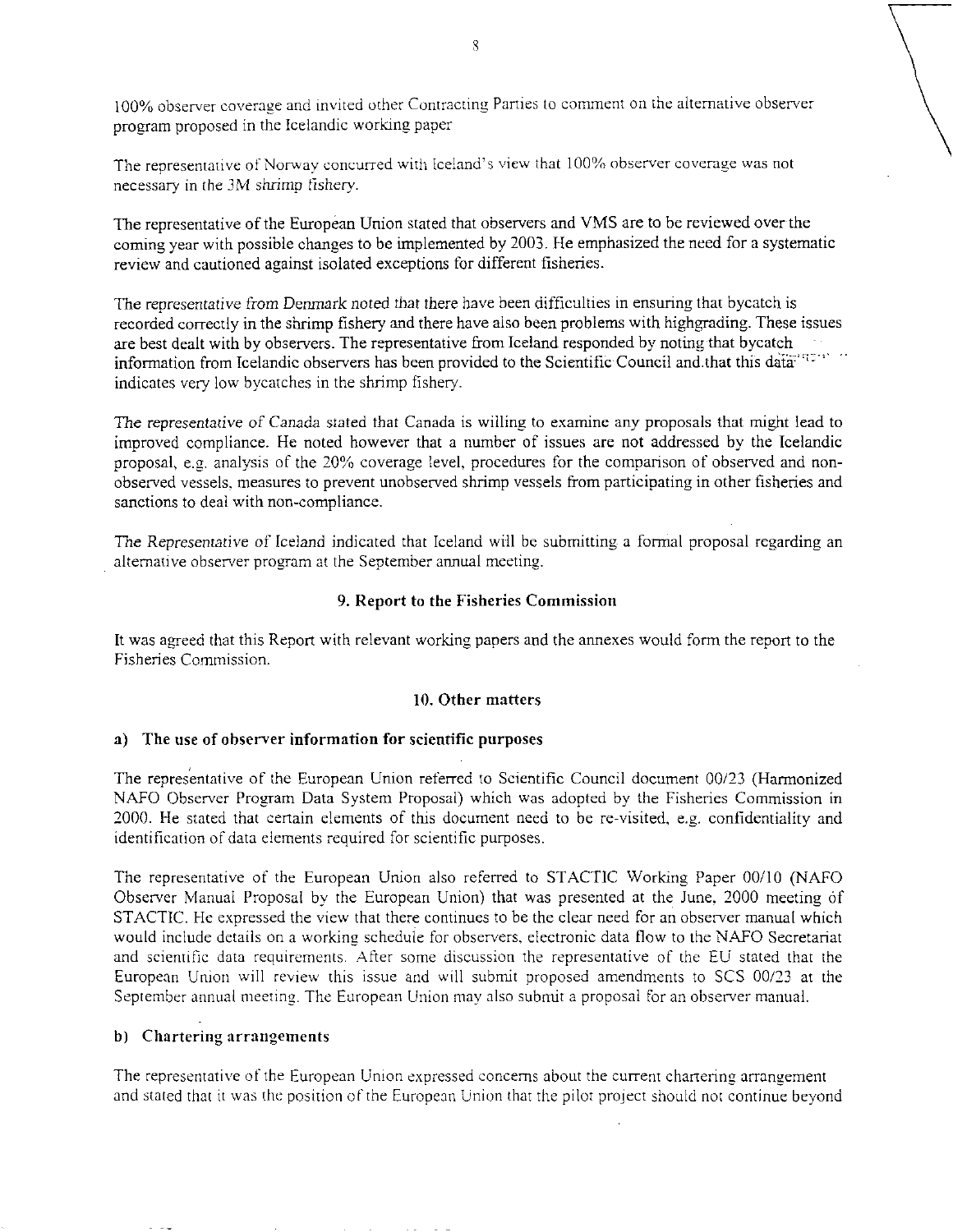the current year. He stressed that. in principle. there should be a genuine link between the vessel and the quota beneficiary. Furthermore the 100 days of 3M shrimp should in no case be transferable.

The representative of Norway agreed with the European Union's general concern and added that the effort allocation scheme for shrimp was not meant to allow Contracting Parties with no track record in the shrimp fishery to sell or barter the 100 days of 3M shrimp fishing effort for business purposes. The allocation of 100 days was to allow Contracting Parties to participate and develop a shrimp fishery. Iceland agreed with the Norwegian observation regarding chartering arrangements in the 3M shrimp fishery.

#### c) Report of the STACTIC Working Group to overhaul the NAFO Conservation and Enforcement Measures a ti

The representative of the European Union thanked Canada for the meeting in Ottawa from May 1-3, 2001 saying it was a good meeting with tangible results. He asked the Secretariat to make copies of STACTIC W.G. W.P. 01/1- Inconsistencies/Redundancies in the NAFO Conservation and Enforcement Measures available to all Contracting Parties, some of which were not represented at the Ottawa meeting. The Chairman noted that STACTIC will be asked to validate the framework during the meeting in September, 2001. He hoped that all Contracting Parties would review the document W.G. W.P. 01/1 and be prepared to accept it or offer suggestions on improvements to the framework and how to proceed with the project.

#### 11. Adjournment

The Report was adopted by STACTIC, and the meeting adjourned at 10.10 on 28 June 2001.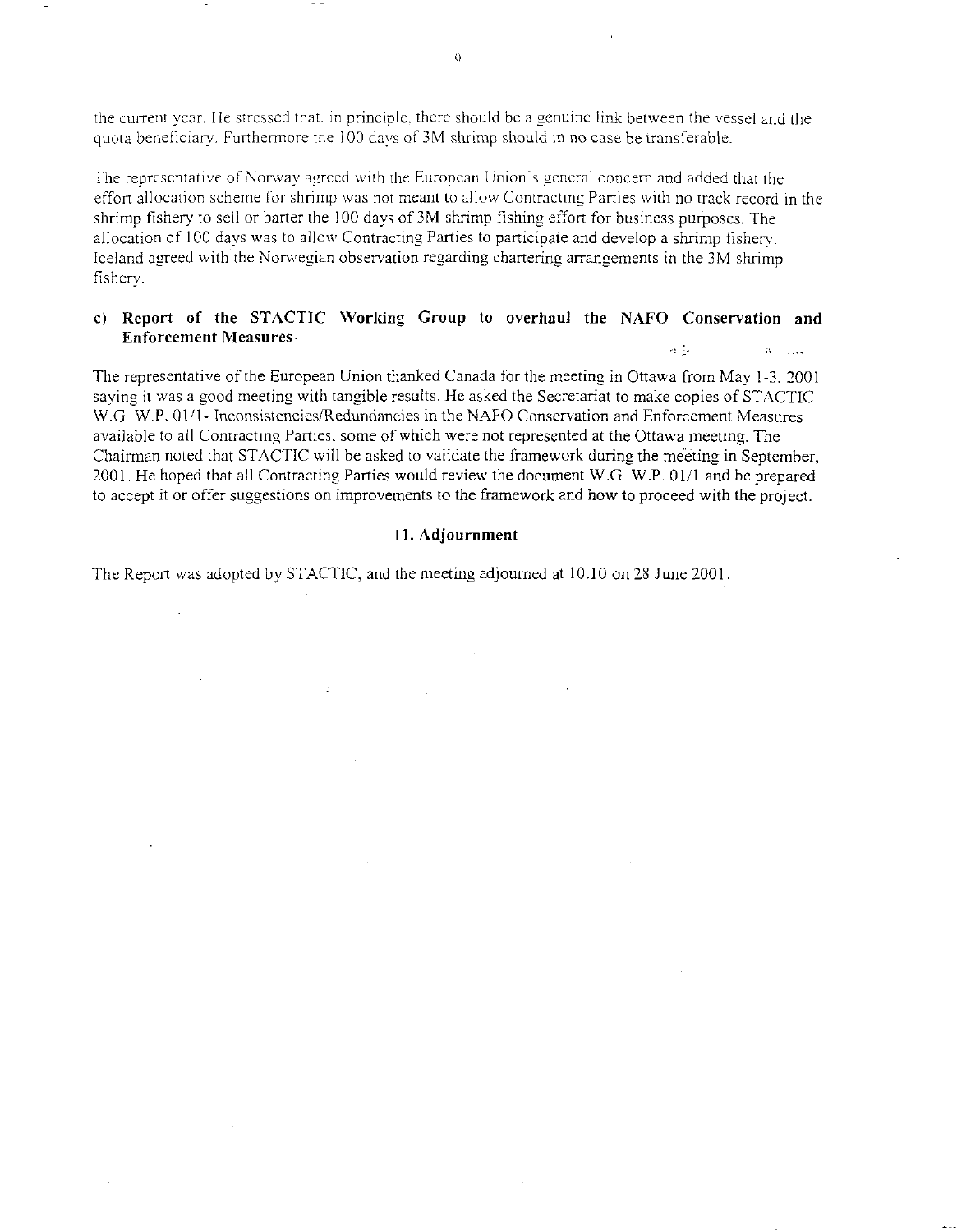# Annex 1. List of Participants

#### CANADA

#### Head of Delegation

L. Strowbridge, Director, Special Programs Fisheries Management, Newfoundland Region. Dept. of Fisheries and Oceans, P. 0. Box 5667, St. John's, Newfoundland AIC 5X1 Phone: +709 772 8021 - Fax: +709 772 2046 - E-mail: strowbridgel@dfo-mpo.gc.ca

#### Advisers

D. Bevan, Director General, Resource Management, Dept. of Fisheries and Oceans, 200 Kent Street, Ottawa, Ontario K1A 0E6 Phone:  $+6139906794 - Fax +6139541407 - E-mail: bevand@dfo-mpo.gc.ca$ W. Evans. Supervisor, Offshore Surveillance, Conservation and Protection, Dept. of Fisheries and Oceans, P. 0. Box 5667, St. John's, Newfoundland AJC 5X1 Phone: +709 772 4412 - Fax: +709 772 5983 - E-mail: evanswadfo-mpo.gc.ca D. Kulka, Section Head, Science Br., Science, Oceans and Environment, Newfoundland Region, Dept. of Fisheries and Oceans, P. O. Box 5667, St. John's, Newfoundland A1C 5X1 Phone: +709 772 2064 – Fax: +709 772 5469 – E-mail: kulkad@dfo-mpo.gc.ca B. Lester, Resource Management Officer-Groundfish, Resource Management — Atlantic, Fisheries Management, Dept. of Fisheries and Oceans, 200 Kent Street, Ottawa; Ontario K IA 0E6 Phone:  $+6139900090 - Fax +6139907051 - E-mail: lesterb@dfo-mpo.gc.ca$ A. Saunders, Oceans, Environment and Economic Law Division (ILO), Dept. of Foreign Affairs and International Trade. 125 Sussex Drive, Ottawa, Ontario K1A 002 Phone:  $+6139962643$  - Fax:  $+6139926483$  - E-mail: allison.saunders@dfait-maeci.gc.ca P. Steele. Director. Enforcement Br., Conservation and Protection, Fisheries Management, Dept. of Fisheries and Oceans, 200 Kent Street, Ottawa, Ontario KIA 0E6 Phone:  $+6139900109 - Fax +6139412718 - E-mail: steelep@dfo-mpo.gc.ca$ R. Steinbock. AJDirector, Atlantic Affairs Div.. International Affairs Directorate. Dept. of Fisheries and Oceans, 200 Kent St., Ottawa. Ontario KIA 0E6 Phone: +613 993 1836 - Fax: +613 993 5995 - E-mail: steinbob@dfo-mpo.gc.ca B. Whelan. Chief, NAFO Unit, Conservation and Protection, Fisheries Management. Newfoundland Region, Department of Fisheries and Oceans, P. O. Box 5667, St. John's, Newfoundland AIC 5X1 Phone: +709 772 0928 - Fax: +709 772 0008 - E-mail: whelanb@dfo-mpo.gc.ca

#### **DENMARK (IN RESPECT OF FAROES AND GREENLAND)**

#### **Head of Delegation**

M. T. Nedergaard, Fiskerilicensinspektor, Head of Unit, Gronlands Fiskerilicenskontrol, Postbox 501, DK-3900 Nuuk. Greenland Phone: +299 345377 - Fax: +299 323235 - E-mail: mads@gh.gl

#### **Advisers**

J. H. Totium. Ministry of Fisheries. P. O. Box 64. F0-100 Torshavn, Faroe Islands Phone:  $\pm 298$  353030 - Fax:  $\pm 298$  353035 - E-mail: jenst( $\hat{\omega}$ fisk.fl.fo J. Simonsen. Ministry of Fisheries. P.O. Box 64. FO-100 Torshavn. Faroe Islands Phone:  $+298$  313530 - Fax:  $+298$  353035 - E-mail:  $is@vb$  fo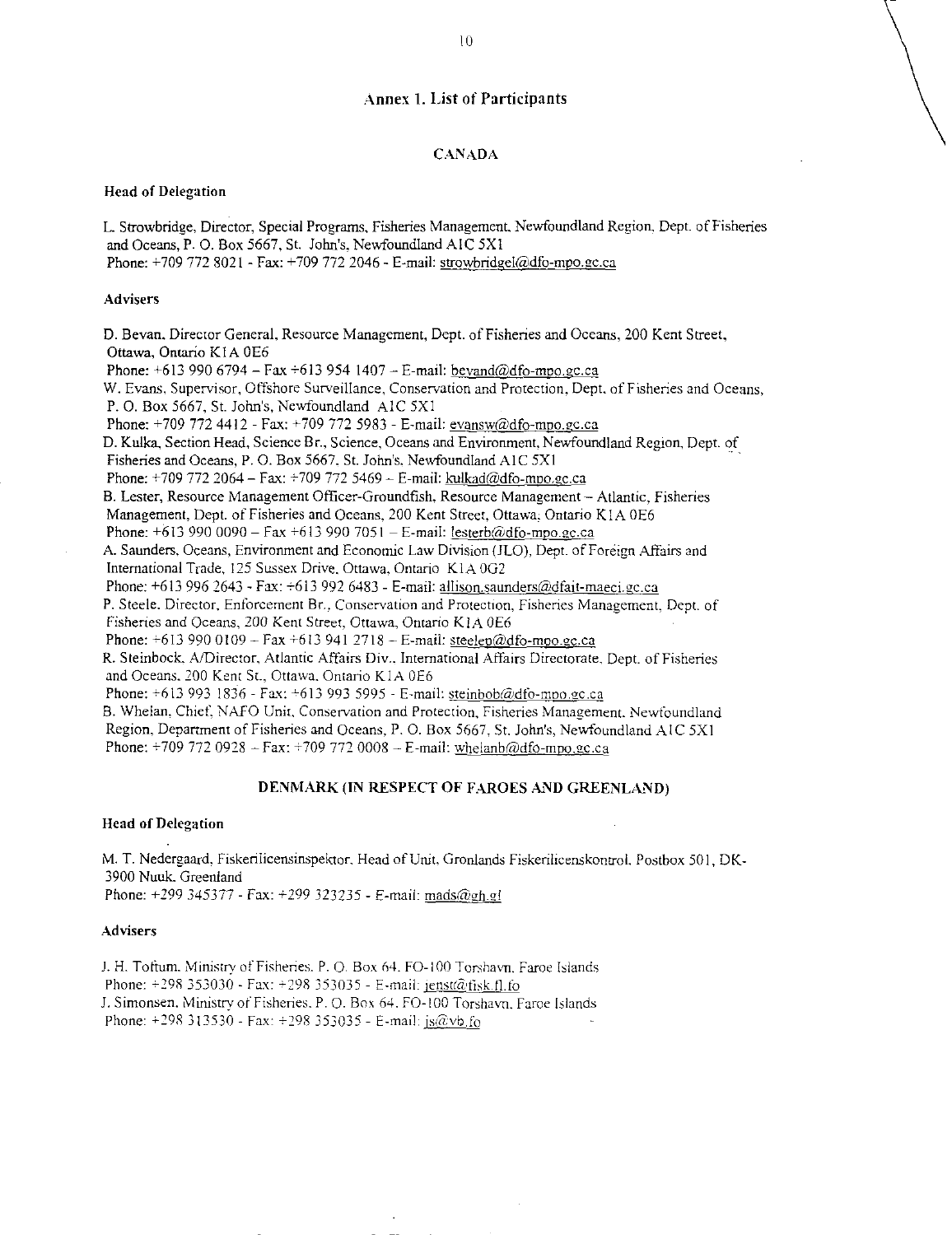#### ESTONIA

#### Head of Delegation

T. Roose. Deputy Director General. Estonian Environmental. Inspectorate. Kopli 76. 10416 Tallinn. Estonia Phone: +372 696 2238 - Fax: +372 696 2237. E-mail: tarvo.roose@kki.ee

#### EUROPEAN UNION

#### Head of Delegation

F. Wieland. Deputy Head of Unit. European Commission. Directorate General for Fisheries. External Policy and Markets, International and Regional Arrangements. Rue de la Loi 200, B-I049 Brussels, Belgium Phone: +32 2 296 3205 - Fax: +32 2 296 5951 - E-mail: Friedrich. Wieland@cec.eu.int

#### Advisers

H. Koster, Chief of Unit (Inspection), European Commission, Directorate General for Fisheries, Rue de la Loi 200. B-1049 Brussels. Belgium Phone: +32 2 295 0235 - Fax: +32 2 296 2338 - E-mail: Harm. Koster@cec.eu.int S. Ekwall, Administrator. European Commission, Directorate General for Fisheries. External Policy and Markets, International and Regional Arrangements, Rue de la Loi/Wetstraat 200, B-1049 Brussels, Belgium Phone: +32 2 299 6907 - Fax: +32 2 296 5951 - E-mail: Staffan.Ekwall@cec.eu.int V. Angot. European Commission. Directorate General for Fisheries. Rue de la Loi 200. B-1049 Brussels, Belgium Phone: +32 2 296 6406 - Fax: +32 2 296 2338 - Email: Veronique.Angot@ cec.eu.int R. Akesson, Ministry for Agriculture and Fisheries. 10333 Stockholm. Sweden • Phone +46 08 405 1122 - Fax: +46 08 10 5061 - E-mail: rolf.akesson@agriculture.ministry.se R. Uher, Administrator, General Secretariat, Council of the European Union, Rue de la Loi 175, B-1048 Brussels, Belgium Phone: +32 2 285 6987 - Fax: +32 2 285 6910 - E-mail: rainer.uher@consilium.eu.int S. Feldthaus. Head of Section. Ministry of Food. Agriculture and Fisheries. Holbergsgade 2. 1057 Copenhagen, Denmark Phone: +45 33 92 35 60 - Fax: +45 33 11 82 71 - E-mail: sfe@fvm.dk B. Kottrnann, Federal Agency for Agriculture and Food, Paimaille 9, 22767 Hamburg, Germany Phone: +40 38905 251 - Fax: +40 38905 128 - E-mail: Bodo.Kottmann@ffm.ble.bund400.de S. Salvador. Chefe da Divisao de Relacoes Intemacionais, Direccao Gerai das Pescas e Aquicultura. Edificio Vasco da Gama. Cais de Alcantara Mar. 1399-006 Lisbon, Portugal Phone: +351 21 3913520 - Fax: +351 21 3979790/1- E-mail: susanas@dg-pescas.pt M. I. Aragon, Jefa Seccion de la Subdireccion General de Organismos Multilaterales de Pesca, Secretaria General de Pesca Maritima, Jose Ortega y Gasset. 57, 28006 Madrid, Spain Phone: +34 91 4025000 - Fax: +34 91 3093967 - E-mail: jaragonc@mapva.es J. Del Hierro, Subdireccion General de Inspeccion Pesquera, Secretaria General de Pesca Maritima, c/Castellama 112, 5<sup>ª</sup> Plto, Madrid, Spain

Phone: +34 91 3471645 - Fax: +34 91 3471512

#### ICELAND

#### Head of Delegation

K. Amason, Head of Division, Ministry of Fisheries, Skulagata 4, 150 Reykjavik Phone: +354 560 9670 - Fax: +354 562 1853 - E-mail: kolbeinn.arnason@sir.stir.is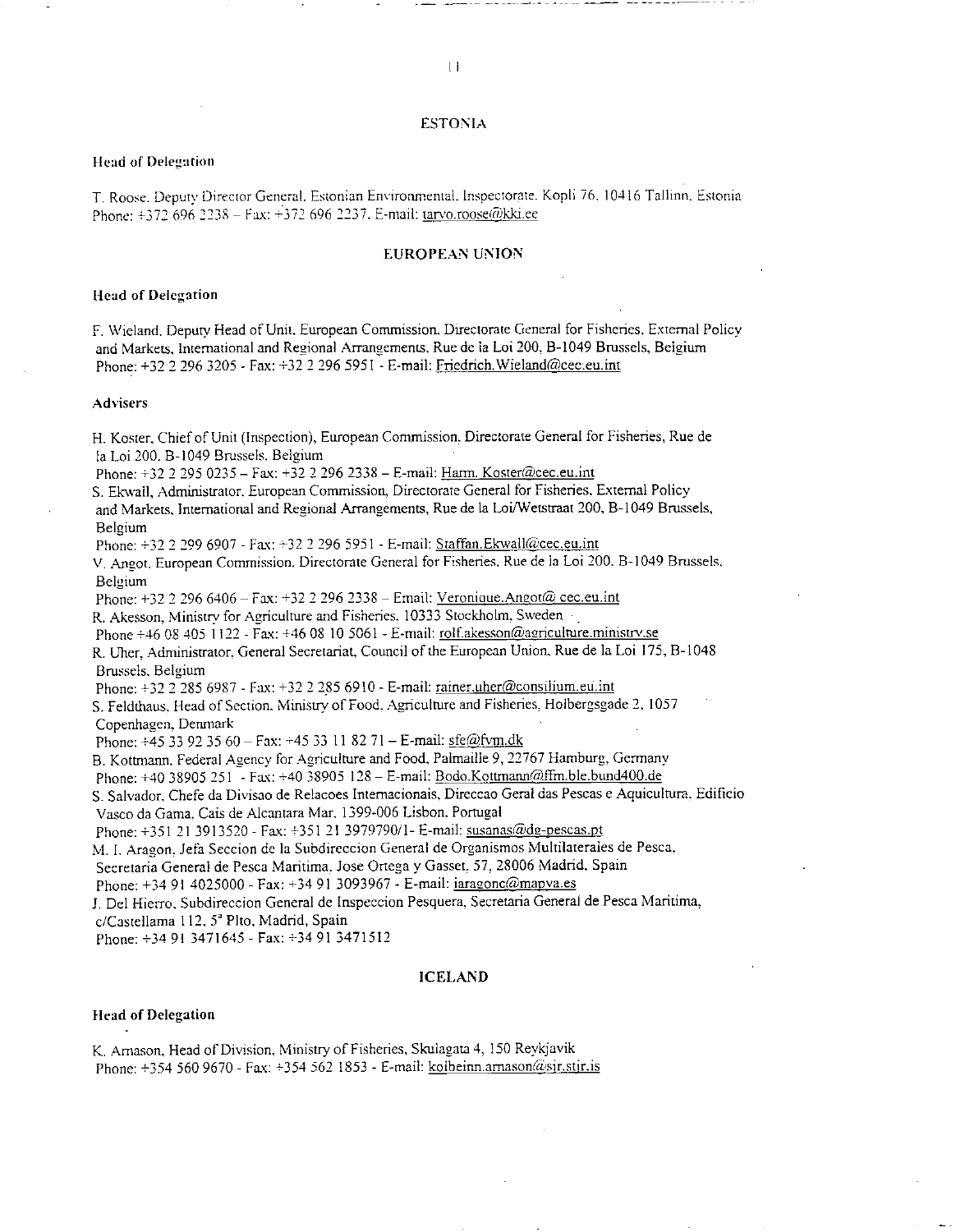#### Advisers

T. Skarphedinsson. Legal Adviser. Ministry of Fisheries. Skulagata 4, 150 Reykjavik Phone: +354 560 9670 - Fax: +354 562 1853 - E-mail: thorir@hafro.is H. Steinarsson, The lceiandic Directorate of Fisheries. Ingilfsstraeti, 150 Reykjavik Phone: +354 5697900 - Fax: +354 5697991 - E-mail: hostein@hafro.is

#### JAPAN

#### Head of Delegation

Y. Sakamoto, Deputy Director, Far Seas Fisheries Div., Resources Management Dept., Fisheries Agency Government of Japan, 1-2-1 Kasumigaseld, Chiyoda-ku, Tokyo 100-8907 Phone: + 81 33 591 6582 — Fax: +81 33 591 5824— E-mail:  $\tau$  .  $\sim$  42  $\sigma$ 

#### Advisers

N. Takagi, Director Executive Secretary, Japan Deep Sea *Trawlers Association,* Ogawacho-Yasuda Bldg., 6 Kanda-Ogawacho, 3-Chome, Chiyoda-ku, Tokyo 101-0052 Phone:  $\pm 81$  33 291 8508 - Fax:  $\pm 81$  33 233 3267 - E-mail: nittoro@mx3.mesh.ne.jp

Y. Kashio, Representative, Japan Fisheries Association, Suite 1209 Duke Tower, 5251 Duke St. Tower, Halifax, N.S., Canada B3J 1P3

Phone: +902 423 7975 - Fax: +902 425 0537 - E-mail: jfa-hfx@ns.sympatico.ca

#### NORWAY

#### Head of Delegation

T. Lobach, Directorate of Fisheries, P.O. Box 185, N-5804 Bergen Phone: +47 55 23 80 00 Fax: +47 55 23 80 90 E-mail: terje.lobach@fiskeridir.dep.telemax.no

#### RUSSIA

#### Head of Delegation

B. F. Prischepa. Head. "MURMANRYBVOD", *Kominterna 5 str.*, 183038 Murmansk Phone: +7 8152 458678 - Fax: +7 8152 456028 - E-mail: mrv@an.ru

#### Advisers

V. E. Agalakov. "MURMANRYBVOD". Komintema 5 str., 183038 Murmansk Phone: +7 3152 453562 - Fax: +7 3152 456028 - E-mail: mrv@an.ru G. V. Gusev. State Committee for Fisheries of the Russian Federation, Fisheries Dept., 12 Rozhdestvensky Bout.. Moscow 103031 Phone: +7095 921 9880 - Fax: +7095 921 3463 - E-mail: gusev@fishcom.ru V. M. Mishkin. General Director, Scientific and Technical Firm "Complex Systems", 5, Komintema str., 183038. Murmansk Phone: +78152 476080 - Fax: +7 5129510098 / +7 8152476083 - ntf@coms.ru A. Okhanov. Russian Representative on Fisheries in Canada. 47 Oceanview Drive. Bedford. Nova Scotia, Canada B4A 4C4 Phone:  $+9028329225 - Fax: +9028329608 - E-mail: [rustish@ns,sympatico.ca](mailto:rustish@ns,sympatico.ca)$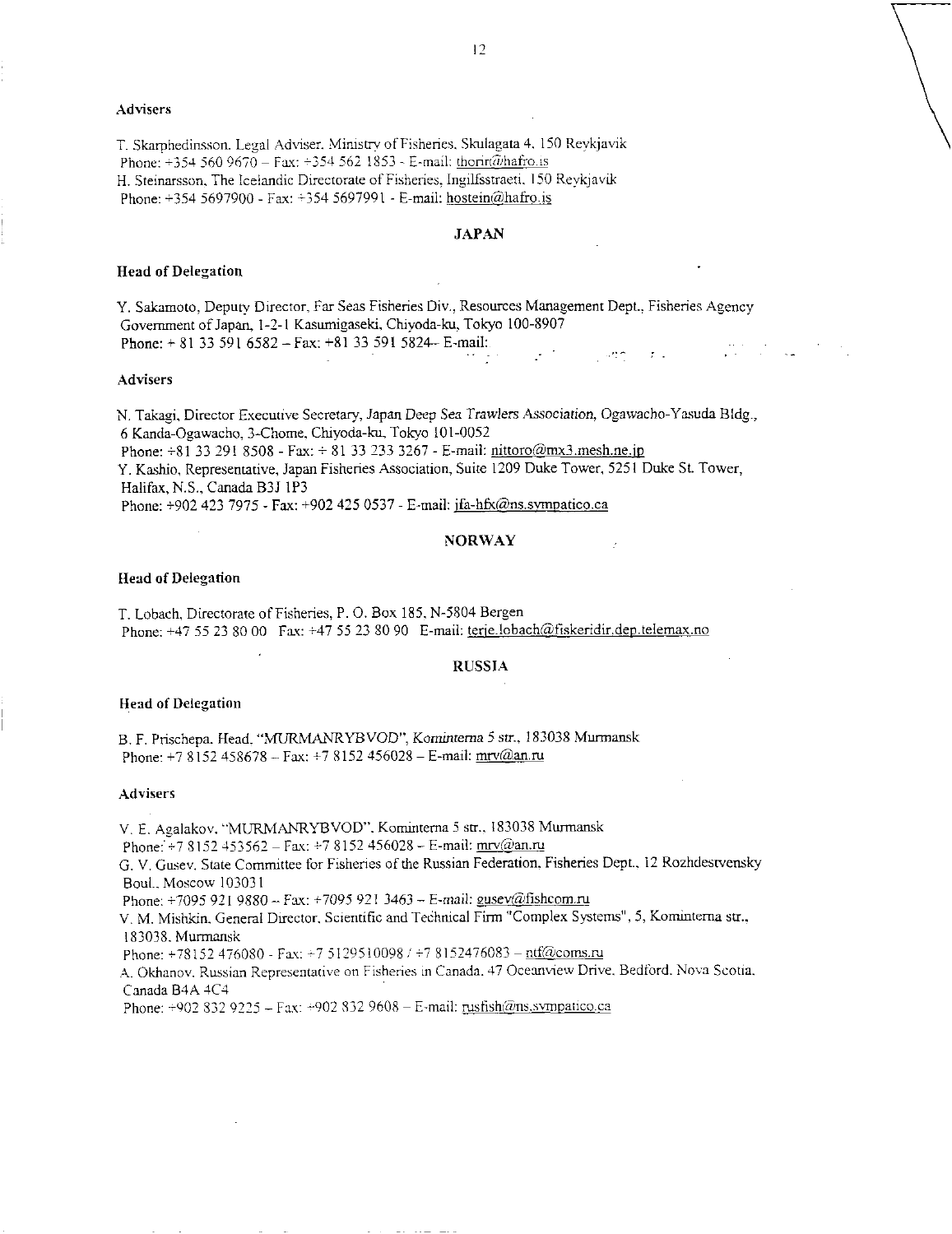### UNITED STATES OF AMERICA

#### Head of Delegation

J. Anderson. Fisheries Management Specialist. Northeast Region. National Marine Fisheries Service. U.S. Department of Commerce. 1 Blackburn Dr.. Gloucester, MA 01930 Phone: +978 281 9226 - Fax: 978-281-9135 - E-mail: jennifer.anderson@noaa.gov

#### Adviser

P. Martin. Lieutenant Commander. Coast Guard Liaison Officer. Office of Marine Conservation (Rm 5806), U.S. Department of State, 2201 C Street NW, Washington. D.C. 20520 Phone: +202 647 3177 - Fax: +202 736 7350 - E-mail: pmartin@comdt.uscg.mil

#### SECRETARIAT

L. I. Chepel, Executive Secretary

F. D. Keating. Administrative Assistant

B. J. Cruikshank, Senior Secretary

G. Moulton. Statistical/Conservation Measures Officer